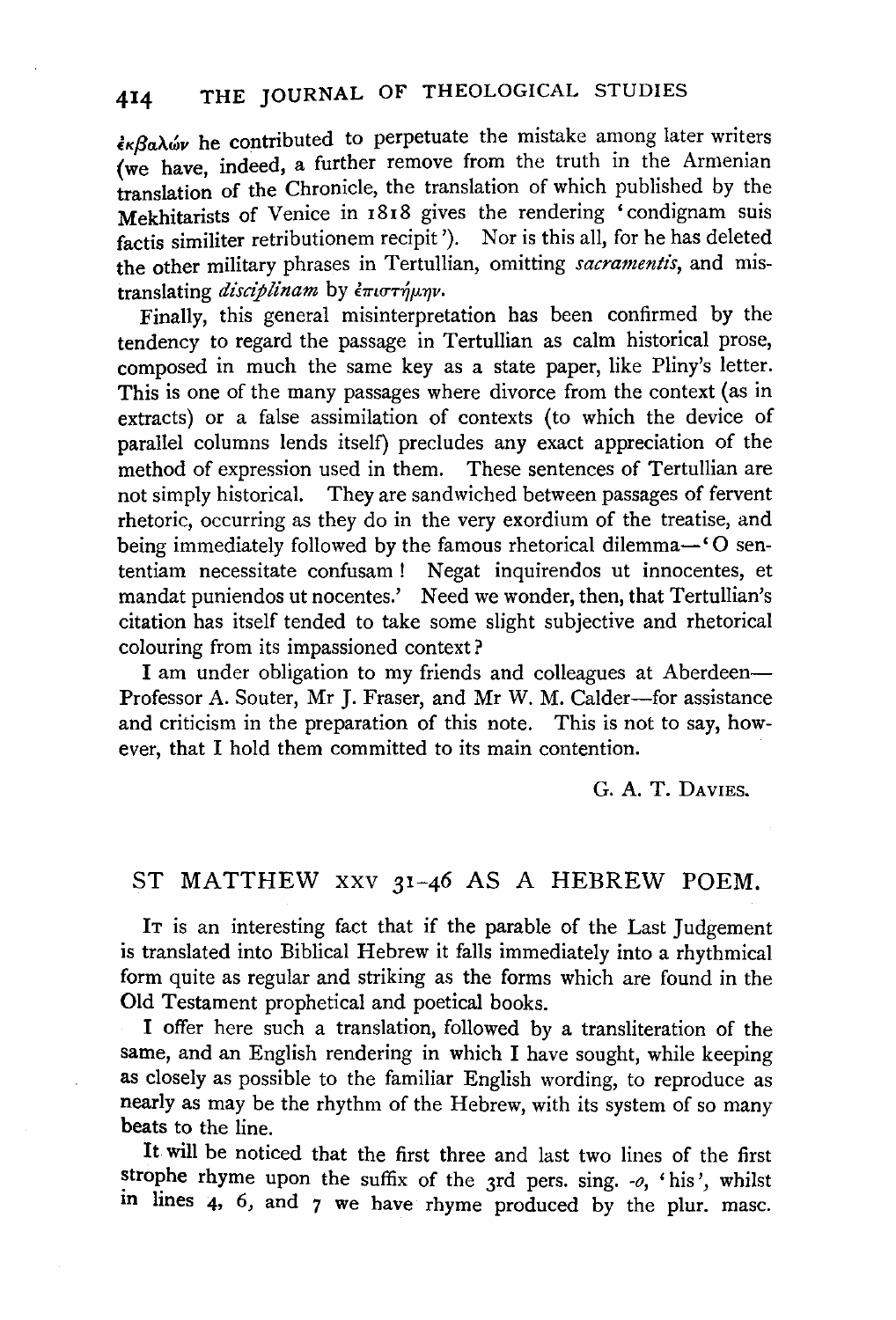termination  $\overline{\cdot}$ *im*; and rhyme is also apparent in lines  $\overline{\varsigma}$ -9 of the second strophe which end with the suffix of the 1st sing.  $-n\bar{i}$ , 'me', and in the corresponding strophe in the second section of the parable. In the third strophe the same effect is reached through use of the suffix of the 2nd sing. masc. ka, 'thee'. We may notice also, in the last strophe of section 1 and its corresponding strophe in section 2, that we have lines rhyming upon the termination of the 3rd and 2nd masc. plur. -hem, -kem, -tem.

> כבוא בן אדם בכבודו וכל המלאכים עמו וישב על כסא כבודו ונאספו לפניו בל הזמים והפרידם איש מאחיו כהפריד הרטה הכבשית מהעתורים והציב הכבשים על ימינו והעתורים על שמאלו ואמר המלך לאשר על ימינו לכו ברוכי אבי רשו הממלכה הנכונה לכת ממוסדות תבל כי רעב הייתי ותאכילוני צמא הייתי ותשקוני נר הייתי ותאספוני עירום ותלבישוני חלה הייתי ותפקדוני בית כלא הייתי ותבואו אלי וענו אליו הצדיקים לאמר אדני מתי ראינוך רעב ונסעדך או צמא ונשקד

> מתי ראינוך גר ונאספך או עירום ונלבשו מתי ראינוך חלה ונפקדך או בית כלא ונבוא אליד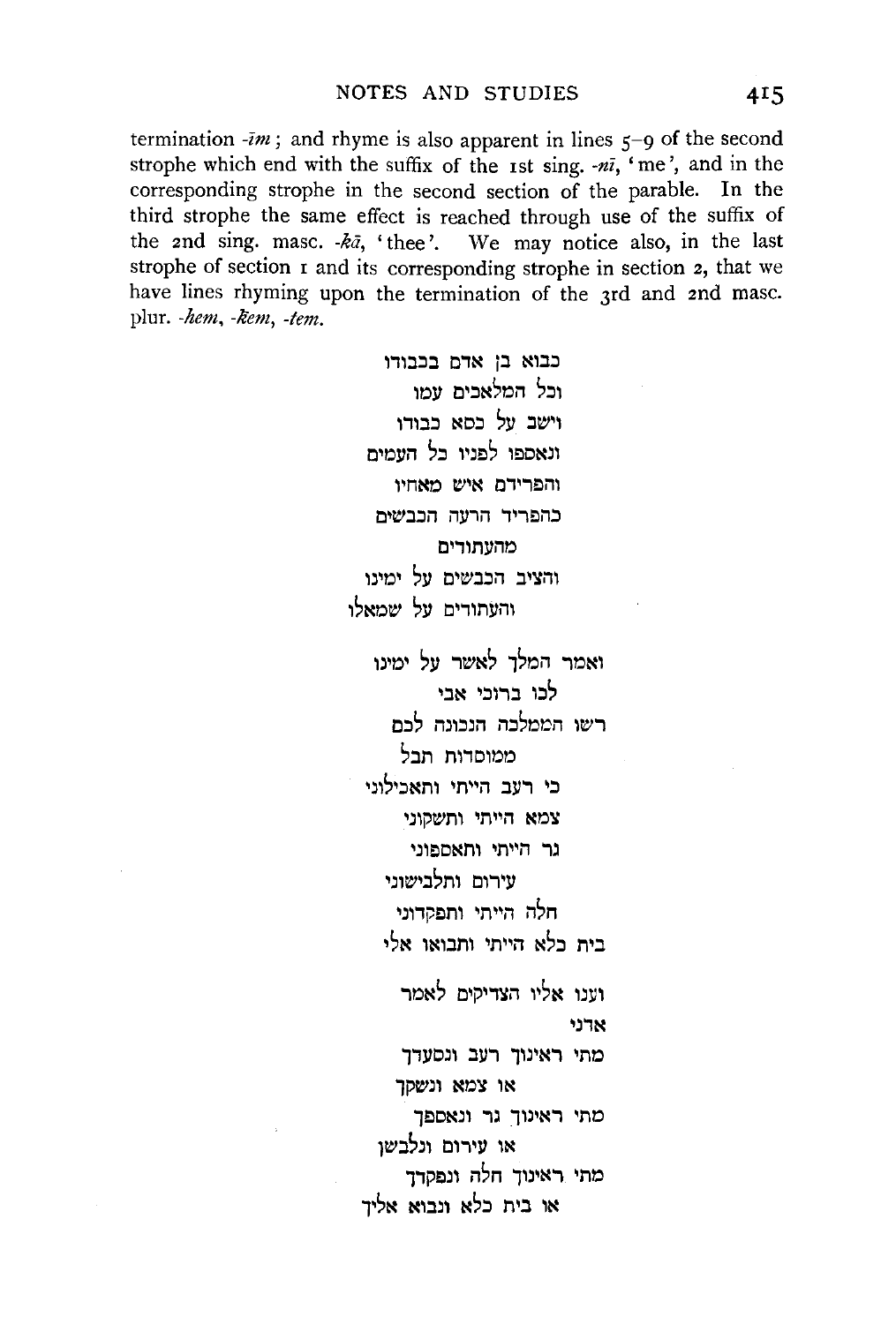וענה המלד ואמר אליהם אמו אמרתי אליכם אשר עשיתם לאחר אחי אלה הצעירים נם לי עשיתם

או יאמר גם לאשר על שמאולו לכו מעלי הארורים אל אש עולם הנכונה לשטו ולמלאכיו כי רעב הייתי ולא האכלתוני צמא הייתי ולא השסיתוני נר הייתי ולא אספתוני שירום ולא הלבשתוני חלה ובית כלא ולא פקרתוני

> וענו גם הם לאמר אדני מתי ראינוך רעב וצמא

ונר וטירום וחלה ובית כלא ולא שרתנו לר

וענה אליהם לאמר אמו אמרתי אליכם אשר לא נישיתם לאחד אחי אלה הצעירית נת לי לא עשיתה

> והלכו אלה למוסר עולם והצדיקים לחיי עולם

kebő ben 'ädám bikbodó wekól hammal'ākim 'immó weyāšáb 'al kissé kebodó wene'espū lepānaw kol hā'ammim wehipridam is me'ahiw kehapríd härö'é hakkebäsím mēhá'attūdim

416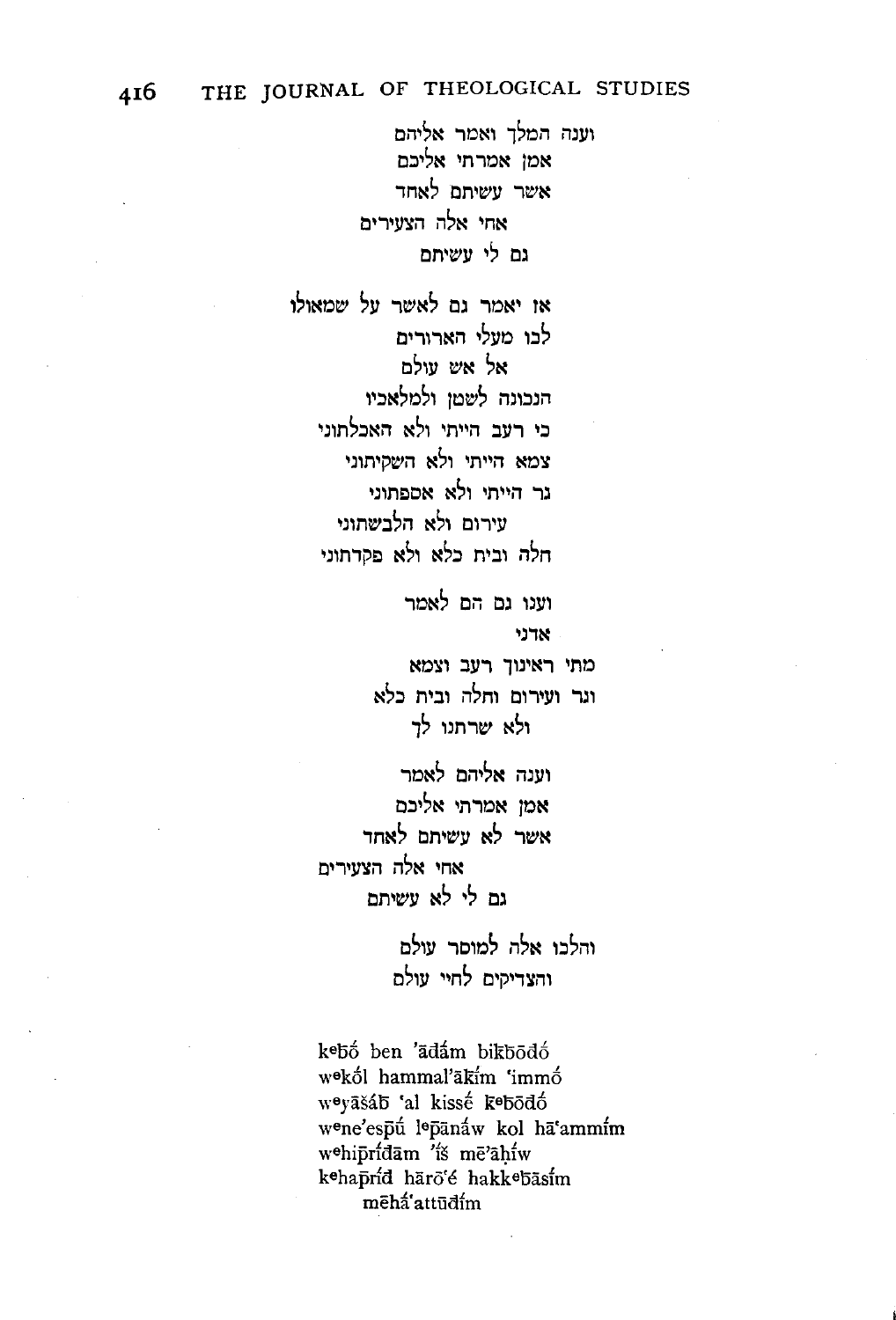w<sup>o</sup>hissíb hakk<sup>e</sup>bāsím 'al y<sup>o</sup>mīnó weha'attūdim 'al semolo

we'amár hammélek la'asér 'al yeminó lekú berüké 'abí r<sup>e</sup>šū́ hammamlākā́ hann<sup>e</sup>kōnā́ lākém mimmosedót tebél kī rā'eb hāyitī watta'akilunī sāmé hāyftī wattašķūnī ger häyfti watte'asseptini · 'ēróm wattalbīšūnī hōlé hāyitī wattipķ<sup>e</sup>dū́nī bēt kéle hāyfti wattābó'ū 'ēláy we'anú eláw hassaddikím lemór 'adonáy mātáv re'īnúkā rā'éb wannis'ādékā 'ō sāmḗ wannašķékā mātáy re'inúkā gér wanne'assepeka 'ō 'ēróm wannalbīšéka mātáy re'inúka hōlé wannipķedékā 'ō bēt kéle wannābó 'ēlékā we'aná hammélek we'amár 'alehém 'āmén 'āmártī 'alēkém 'ašér 'asītém le'áhad 'ahhay 'élle hasse'irim gam If 'asitem

> 'āz yōmár gam la'ašér 'al semöló lekú mē'āláv ha'<sup>a</sup>rūrím 'el éš 'ōlám hannekona lassātán ūlemal'akáw kí ra'éb hayíti welő ha'akaltúni sāmé hāyftī welō hiškituni gér hāyftī welō 'issaptunī 'ēróm w<sup>e</sup>lō hilbaštúnī hölé übet kéle welö pekadtúni

w<sup>e</sup>'ānu gam hém lēmór າ<br>dōnáv mātáy re'inūkā rā'éb ūsāmé weger we'eróm wehōle ūbet kele welö šērátnū lák

VOL. XIV.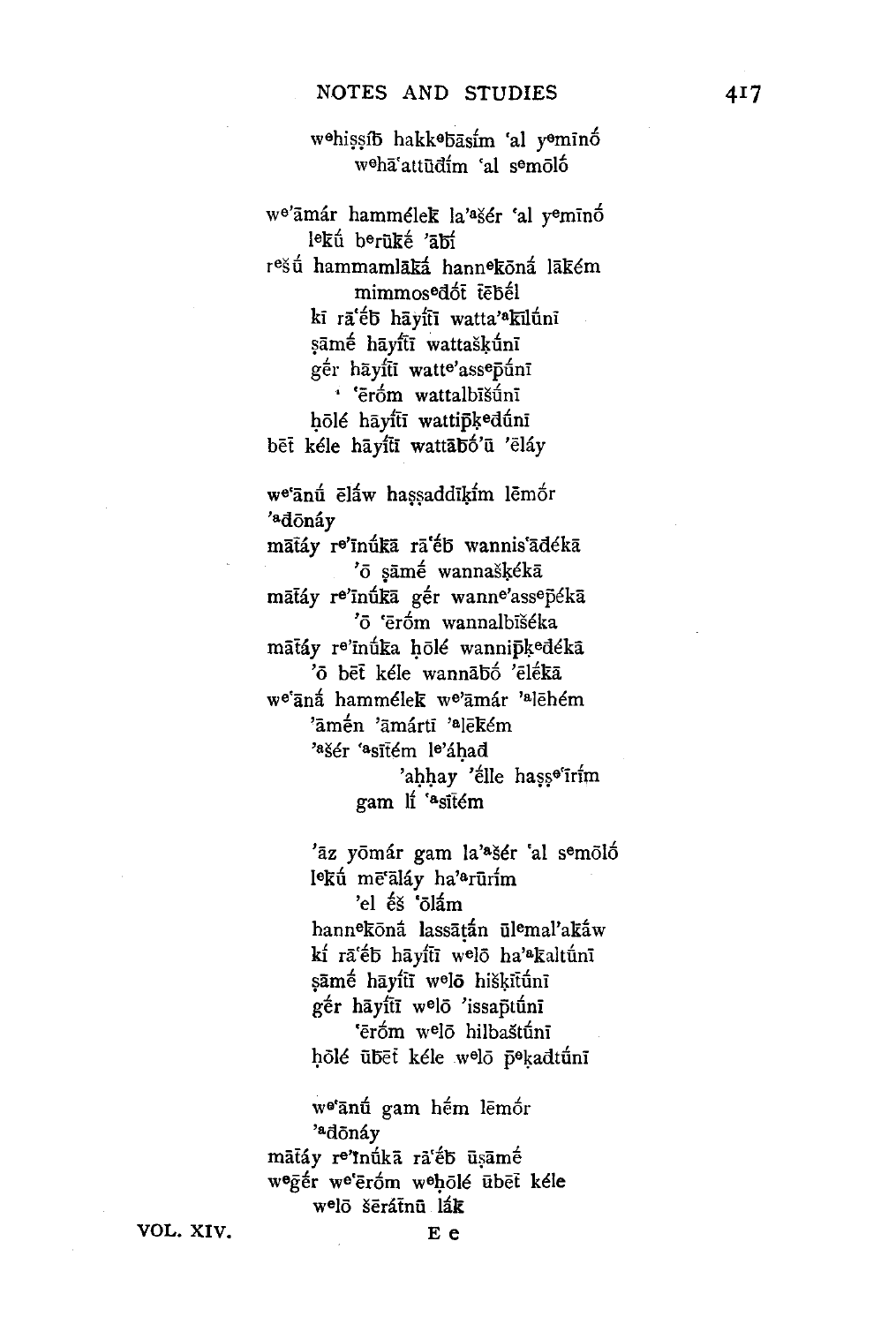we'naa<sup>'a</sup>lehem lemor 'āmén 'āmártī 'ªlēkém 'ašér lō 'asītém le'áhad 'ahhay élle hasse'irim gam Ii 16 'asitem

wehálekū élle lemūsár 'ölám wehassaddīkim lehavye 'ölam

When the Son of man shall come in His glory, And all the angels with Him, He shall sit on the throne of His glory. And all nations shall be gathered before Him, And He shall separate them one from another, As the shepherd doth separate the sheep from among the goats; And He shall set the sheep on His right hand, But the goats on His left hand. Then the king shall say to those on His right hand, Come, ye blessed of My Father, Inherit the kingdom prepared for you From the foundation of the world. For hungry was I, and ye fed me; Thirsty was I, and ye relieved me ; A stranger was I, and ye housed me ; Naked, and ye clothed me; Sick was I, and ye visited me ; In prison was I, and ye came to me. Then shall the righteous make answer to Him, saying, Lord, When saw we Thee hungry, and sustained Thee, Or thirsty, and relieved Thee? When saw we Thee a stranger, and housed Thee, Or naked, and clothed Thee? When saw we Thee sick, and visited Thee, Or in prison, and came to Thee? Then the king shall answer and say unto them,

That which ye did unto one of these least of My brethren, To Me too ye did it.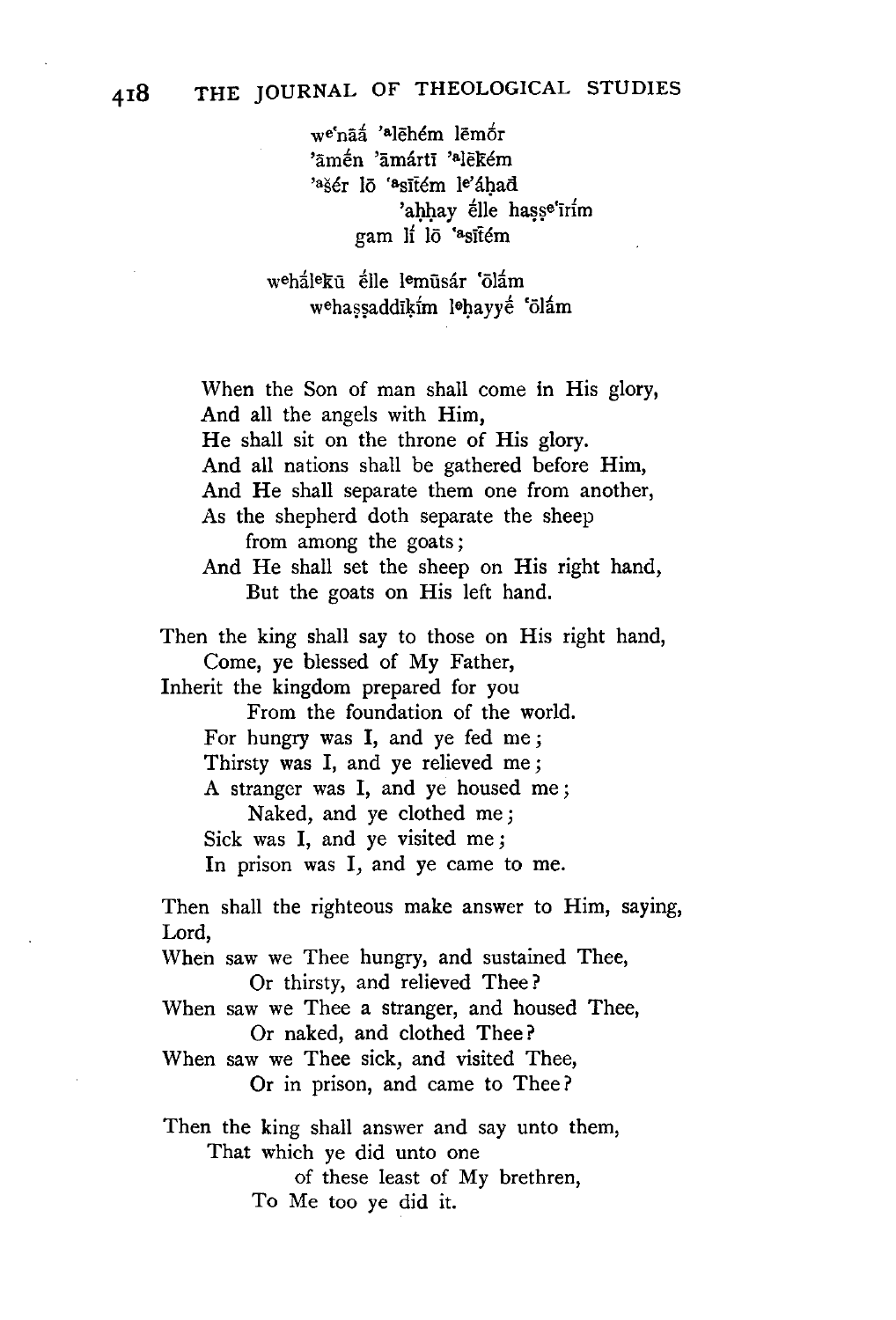Then He shall say to those also on His left hand, Depart from Me, ye accursed, Into fire everlasting, Prepared for the Devil and his angels. For hungry was I, and ye fed Me not; Thirsty was I, and ye relieved Me not ; A stranger was I, and ye housed Me not ; Naked, and ye clothed Me not ; Sick and in prison, and ye visited Me not. Then they too shall make answer, saying, Lord, When saw we Thee either hungry or thirsty Or stranger or naked or sick or in prison, And did not minister to Thee ? And He shall make answer to them, saying, That which ye did not to one of these least of My brethren, To Me too ye did it not.

And these shall depart to chastisement everlasting, But the righteous to life everlasting.

It is important to remark (for the sake of those who are unacquainted with Hebrew) that I have not in the slightest degree exercised a *tour de force* in order to produce this rhythmical and rhyming effect in my translation. I have simply translated the Greek as it stands, as literally as possible and in the same order of words. Other scholars might conceivably have selected a different word in translation here and there; but apart from this possibility the parable could scarcely have been translated otherwise. I append a few notes on the translation in cases in which it is possible that questions might be raised.

*v.*  $32.$  and  $\tau$ <sub>0</sub>  $\epsilon$  $\mu$  $\phi$   $\omega$  might be an angly instead of convertion. In this case we most probably get one stress merely, meha<sup>t</sup>izzim, and the whole sentence forms a four-beat stichos :-

'As the shepherd divideth the sheep from the goats.'

*vv.* 35, 36. *l1rdva.ua.* ••• *£Bbfrqua.* .•• *T]rrfUv'Y]ua.* may possibly represent הַלְיְתִי צַמֵאתִי, רָעֲבְתִּי, This, however, would only make the difference of giving two-beat stichoi in place of three-beat, e. g.

*ki ra'd/Jti watta'alllluni* 

as in the case of the line *γυμνός, και περιεβάλετέ με, 'erom wattalbišuni*.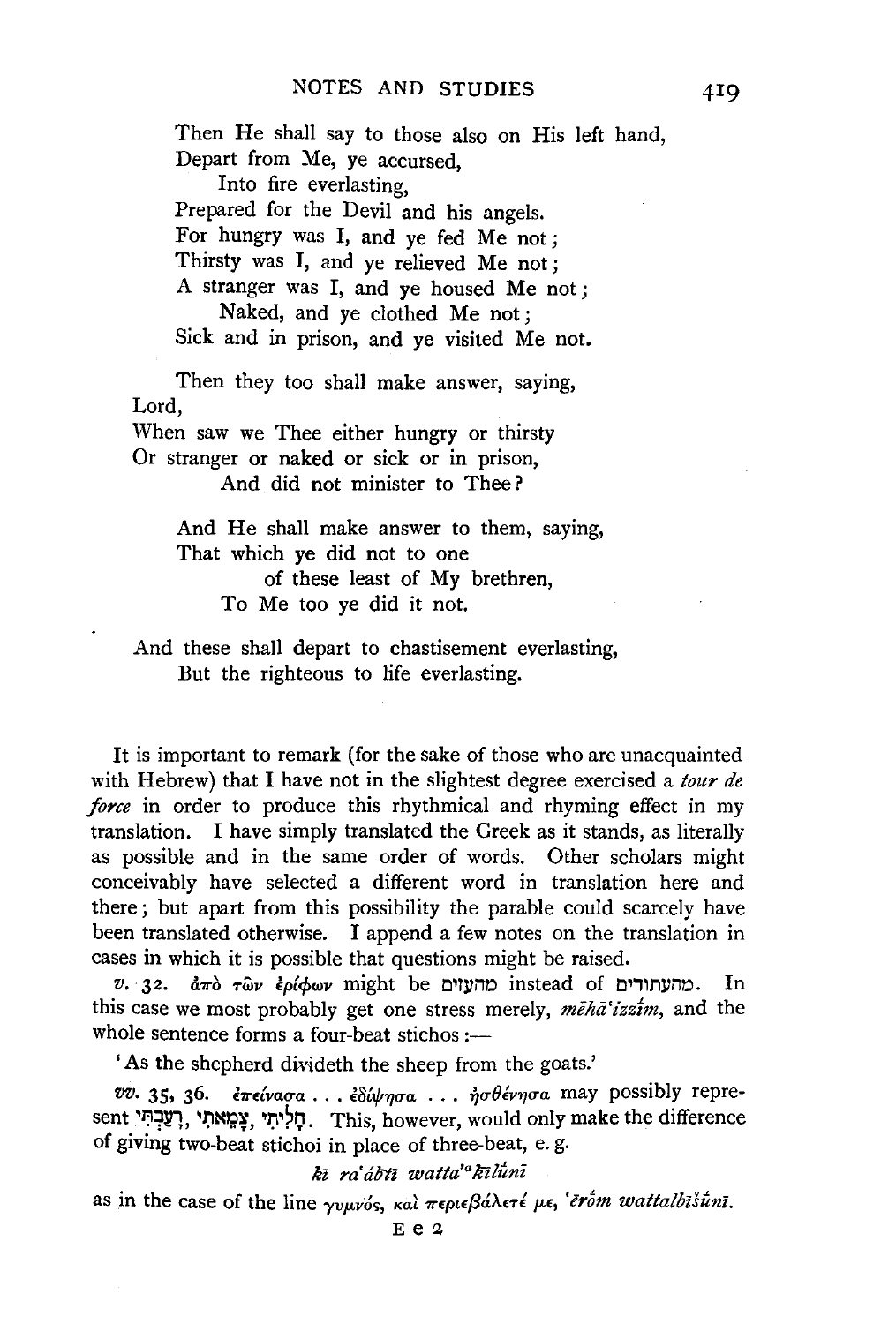$v.$  35. In the case of the rendering *watte*'ass<sup>ep</sup> $\bar{p}$ *imi*, ' and ye took me in', it may perhaps be doubted whether *habbáy<sup>e</sup>ta*, 'into the house'. can be dispensed with, since this occurs in Judges xix  $r_5$ ,  $r_8$ , the only precise parallel. Cf., however, the use of the Kal form in Ps. xxvii 10, 'For my father and my mother have forsaken me, but Yahwe *shall gather me'*, i.e. 'take me in', or, more generally, 'take care of me'. In the present passage Pesh. has  $\overrightarrow{\text{max}}$  simply, and the rendering of Pal. Syr. is similar.<sup>1</sup>

*vv.* 37-39. *wannzs'iiaekii, wanna'#lka, wanne'assejlkii, wannalbiseka,*  wanni $\bar{p}k^e d\acute{e}k\bar{a}$  supply the object of the verbs, 'thee', which is understood in the Greek  $\kappa a$   $\partial \rho \epsilon \psi a \mu \epsilon \nu$ ,  $\kappa \tau \lambda$ . This rendering is adopted because omission of the object appears somewhat unnatural in Hebrew. Such an omission, however, is within the range of possibility; and we might render *wannis'ád*, wannašķé, wanne' assēp, wannalbiš, wannipkod. The rhythm would in no way be affected thereby; the only difference being the loss of the rhyming terminations to the lines produced by the suffix of the 2nd masc. sing. *-Rii.* 

*v.* 39· I have ventured to emend the text by the insertion of *wannipk<sup>e</sup>dékā*, και επεσκέψαμεν; after πότε δέ σε είδομεν ασθενη (cf. v. 36). This improves the movement and rhythm of the poem, and may be claimed as legitimate, the case being different from that of  $v$ .  $44$ , where all forms of service are summed up under  $\delta$ *inkovnjoulev.* A similar change should perhaps be made in *v.* 43· It may, however, be intentional that, whereas we have και επεσκέψασθέ με... και έλθετε  $\pi p \circ s$   $\mu \in \text{in}$  *v.* 36, the one phrase is chosen in *v.* 39, and the other in *v.* 43·

*v.* 40. I render *εφ' δσον εποιήσατε κτλ.* by 'ii νον' νο και and suppose that the original meaning of the Hebrew, 'That which, &c.', has been misunderstood in the Greek. It would be possible to understand ,\?'~ as meaning *£cp' ouov.* 

The question which immediately suggests itself is whether it is antecedently probable that our Lord should have used Hebrew in speaking the parable. Since we know that He commonly employed Aramaic, and since this was the language in which we naturally assume that the populace would most readily understand Him, we are bound to ask whether the facts which I have noticed with regard to the Hebrew rendering of the parable are not sufficiently explained by the supposition that it was originally spoken in Aramaic; since Aramaic and Hebrew are in many respects closely akin. In order to test this

<sup>1</sup> Cf. the extract at the end of the note.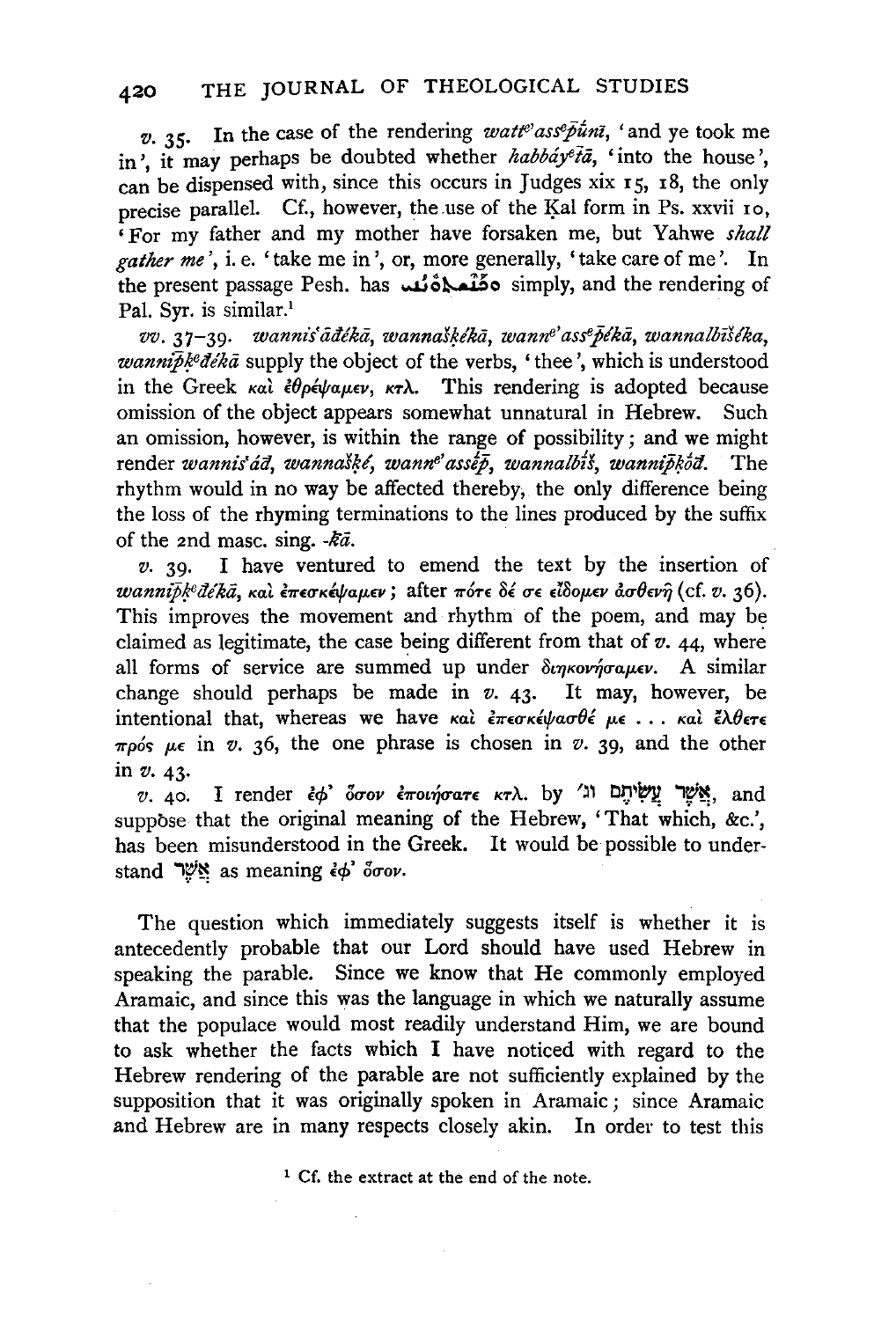possibility so far as I am able I have rendered *vv.* 31-36 into Aramaic of the style of the Targums. This rendering is added at the close of the note, and I have followed it by the Palestinian Syriac version of the same verses.<sup>1</sup> My Aramaic translation was made before I had seen the Palestinian Syriac version. As a result, it appears that the rhythmical structure is largely obliterated; and, moreover, so far as I am aware, there is no evidence for the existence of any form of rhythmical composition in the Aramaic of about this period, the strictly quantitative systems of Syriac metre, the invention of which is ascribed to Bardesanes, being much later in date.

But is it really unlikely that our Lord should have composed and uttered the parable in Hebrew of the Old Testament model? Judging from His close study of the Old Testament scriptures, and from the recorded fact of His reading the portion of scripture in the synagogue at Nazareth, we cannot doubt that, as Man, He possessed an intimate knowledge of Hebrew. Our increasing acquaintance with the Jewish literature of this period has revealed the fact that works were produced in the Hebrew language up to a date considerably subsequent to the commencement of the Christian era. Evidence for this fact is found in writings of an Apocalyptic character. Dr Charles has made out a strong case for an original Hebrew text of the Assumption of Moses, which he dates *circa* A. D. 7 to 30, and of the Apocalypse of Baruch, *circa*  A. D. So to 120. Similarly, Dr Wellhausen has argued for the Hebrew origin of 4 Ezra *(Skizzen* vi pp. 234-239, 1899), and the case for this work has most recently been ably worked out by Mr Box *(The Ezra Apocalypse,* 1912), who dates the work A. D. So-130. The same view has been maintained by Dr Gunkel, Dr Charles, and other scholars. Dr Charles informs me that his study of the New Testament Apocalypse convinces him that it presents problems which can only be solved by the supposition of an underlying Hebrew original in certain parts.

These instances are surely sufficient to establish the fact that during the first century A. D. there existed writers of Apocalyptic literature who were accustomed to employ the Hebrew language as their medium of thought and expression. And the existence of such writers implies, of course, a wide circle of readers for whom such a medium formed a natural and appropriate currency, and who may have expected, even if they did not demand, that such teaching with regard to the Last Things should be thus presented.

It has frequently been remarked that our Lord's parable of the Last Judgement contains evidence of His acquaintance with the Apocalyptic

<sup>1</sup> As edited by Lagarde, *Bibliothecae Syriacae.*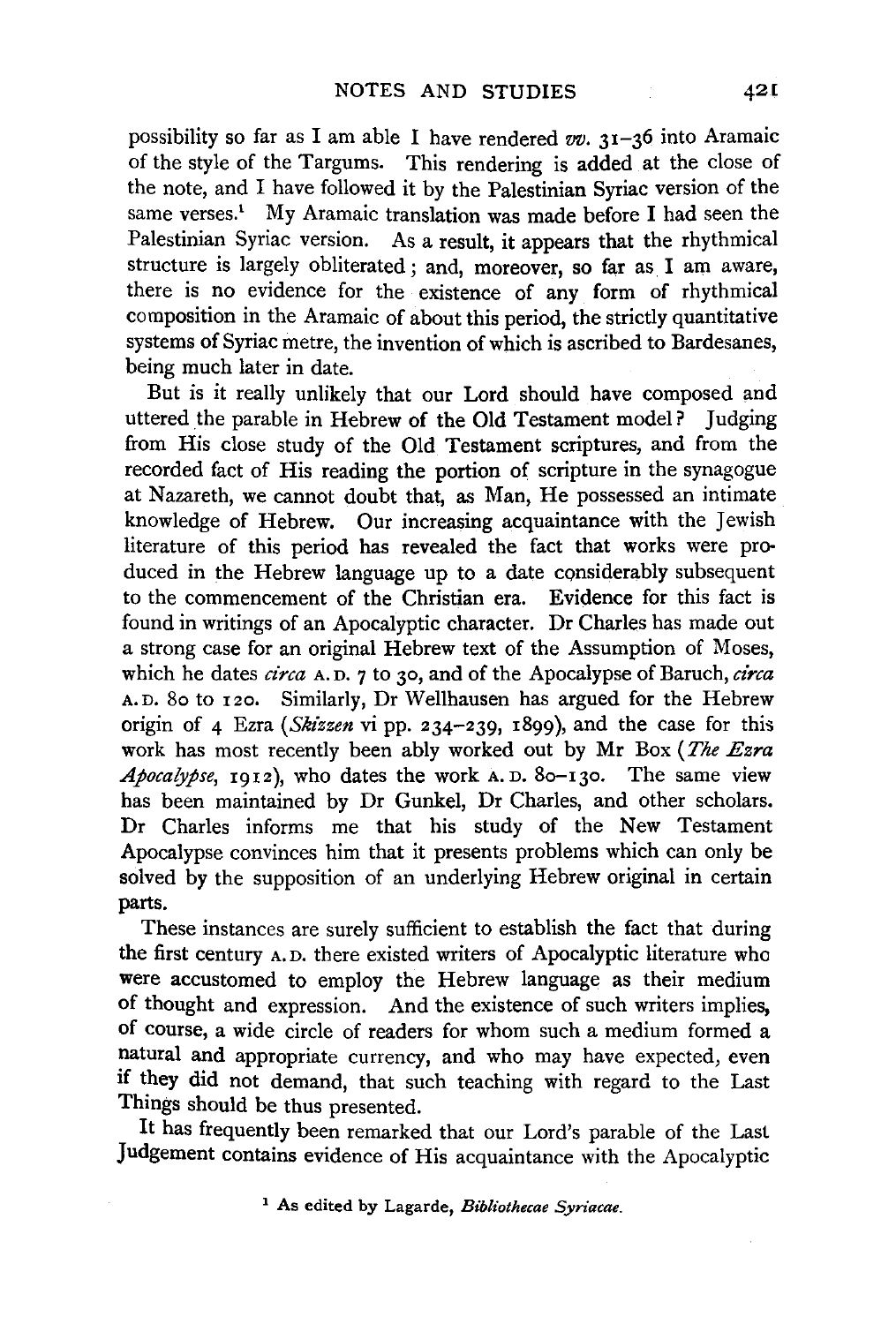phraseology of earlier times<sup>1</sup>; and it is surely fitting that a parable which must be classed among the most solemn and impressive of all His utterances should be cast in the sacred language.

There is a further point upon which it is perhaps worth while to add a few words. To some minds the idea that the parable is a *poetical composition* may come with something of a shock, as opposed to the ordinary conception of our Lord's method of teaching. Certainly the view which is here advocated, if correct, brings to light a new medium by which He chose to convey the truths which He had to teach; since it is obvious that, if He employed this method once, He probably employed it upon other occasions also. But such a method of teaching by poetry, while it implies art, does not imply artificiality, or lessen the spontaneity of the teacher. We know now that the same method was constantly employed by the Hebrew prophets, whose most burning words are cast in this mould. The very teaching by parable of necessity involves art and premeditation ; and upon any view of the parable with which we are dealing, the regular recurrence of its carefully balanced phrases exhibits a feeling for art in composition which may legitimately form subject for reverent study.

> *An Aramaic renden"ng of vv.* 31-36. וּ בֵּד יֵיְתֵי בְּרֵיהּ דַּאֲנָשָׁא<sup>ַ</sup> בְּשׁוּּבְחֵיהּ i=l~!ll~31 N':J~t:l ~:Jl •• • **T- T: - T:**  וַיִּתְּב עַל כּוּרְםֵי שׁוּבְחִיה

<sup>1</sup> We may, for example, compare *v*. 31 with Enoch xlv 3, 'Mine Elect One shall sit on the throne of glory'; Iv  $_4$ , lxii  $_3$ , 'He sits on the throne of His glory'; lxii 5, 'When they see that Son of Man sitting on the throne of His glory' ; and simply which they see that con or hain sitting on the throne or 1115 giory; and<br>with live 1-4, which are a With at a company Enoch live to a law of the three thron chains of the three thron chains of of immeasureable weight' are said to be *f* turning for the host of Azii *s*o that is the solution of immeasureable weight' are said to be '*prepared for the hosts of Azazel* so that they may take them and cast them into the abyss of complete condemnation', ey may take them and cast them into the abyss of complete condemnation?,<br>hich is described as *'a deep valley with burning fire'*. The phraseology of *vv.* 35 ff<br>realls Testaments of the XII Patriarchs, Joseph i 5, 6...

' I was sold into slavery, and the Lord of all made me free:

- I was taken into captivity, and His strong hand succoured me.
- I was beset with hunger, and the Lord Himself nourished me.
- I was alone, and God comforted me :
- I was sick, and the Lord visited me :
- I was in prison, and my God shewed favour unto me ; In bonds, and He released me.'

## <sup>2</sup> Possibly we should render בר אדם, as in the Targum of Ezekiel.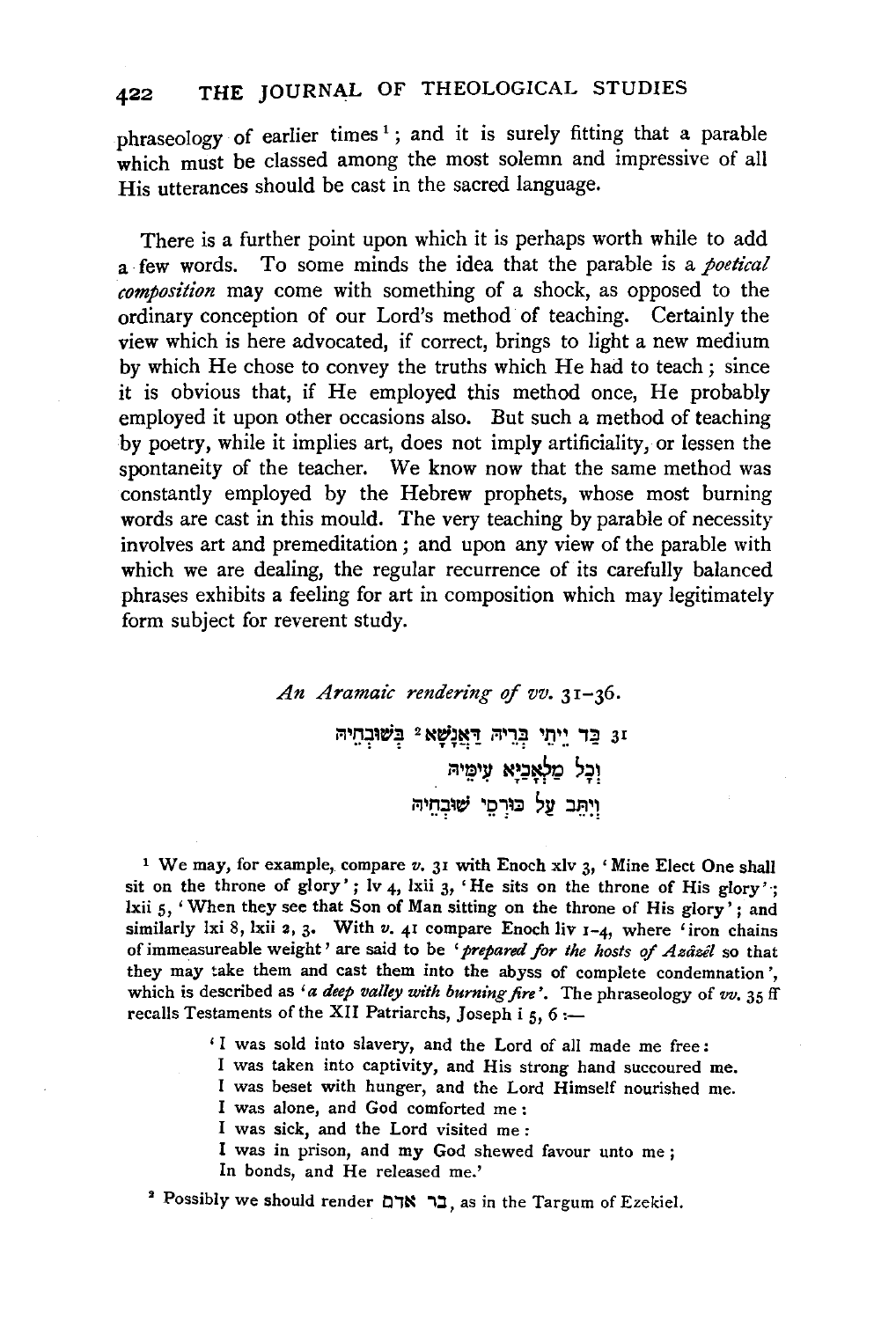~!l;'?l! ~f ';:Ji~1~, J'W~~J;1~1 32 ~;:J~nttl:? -,;~ ~~~~e:e w~~~1 M!'!~ ~~ ~!1'ft:C ~P,1 w~1~~1 N9f i=l~~~~~ ~~ N!1'ft:C C'i?~1 33 i=l\~9 ~~ !:<!'!?~ i=l~~~~ 1~1 fU~t:e? Nf?~ ,~~~ ':!~;:'! 34 ~ftt"! p~~!~ in~ ~::~? tt1~J:IP,1 tt~o?~ ~J~I?~tt ttrt?v ,!p~~t:e"! r~ ~~ l~r-l?;liM1 n~~n l!;l~ ~1~ 35 ~t~: ~n~~~tt1 M<sup>1</sup> ,.n 'tl~ ~t~: l~r-l~~1~ n~,.q ,!"! ~t~: r~r.1w~?tt1 ~~~1;)11! 36 ~ t~: l~r-lll!9tt1 n•m ll1'? ~t~l? ~n~ott1 n~~n ~1'1?~ n·~

The same in the Palestinian Syriac Version.

otb-o..:-~ )~? ot~ JL)... .. ? ~ 31 <sup>+</sup>~ .. al)Jl.» '-Q..::Io <sup>+</sup>ot~o..:-L? J~o~ ~ ~~ 001 ~ <sup>+</sup>~ ,o~QD .. ot~U~:~?~ ,~~o 3l ~0, ~ ~0, ,o~ ... ~ ooto <sup>+</sup>)...~ ~ J...~? ... ~ ~;, J.» rot ~ ~ *)...;..»(* ~0 <sup>33</sup> ·~~J...~o ~ ~? ~~ ~~ ;o..»)... ~ <sup>34</sup> bl? .. QD~ oL( ,~ ),..~? hot )l~ oLo~ +~? ~o;.a. t-'11)

 $\sim$   $\sim$